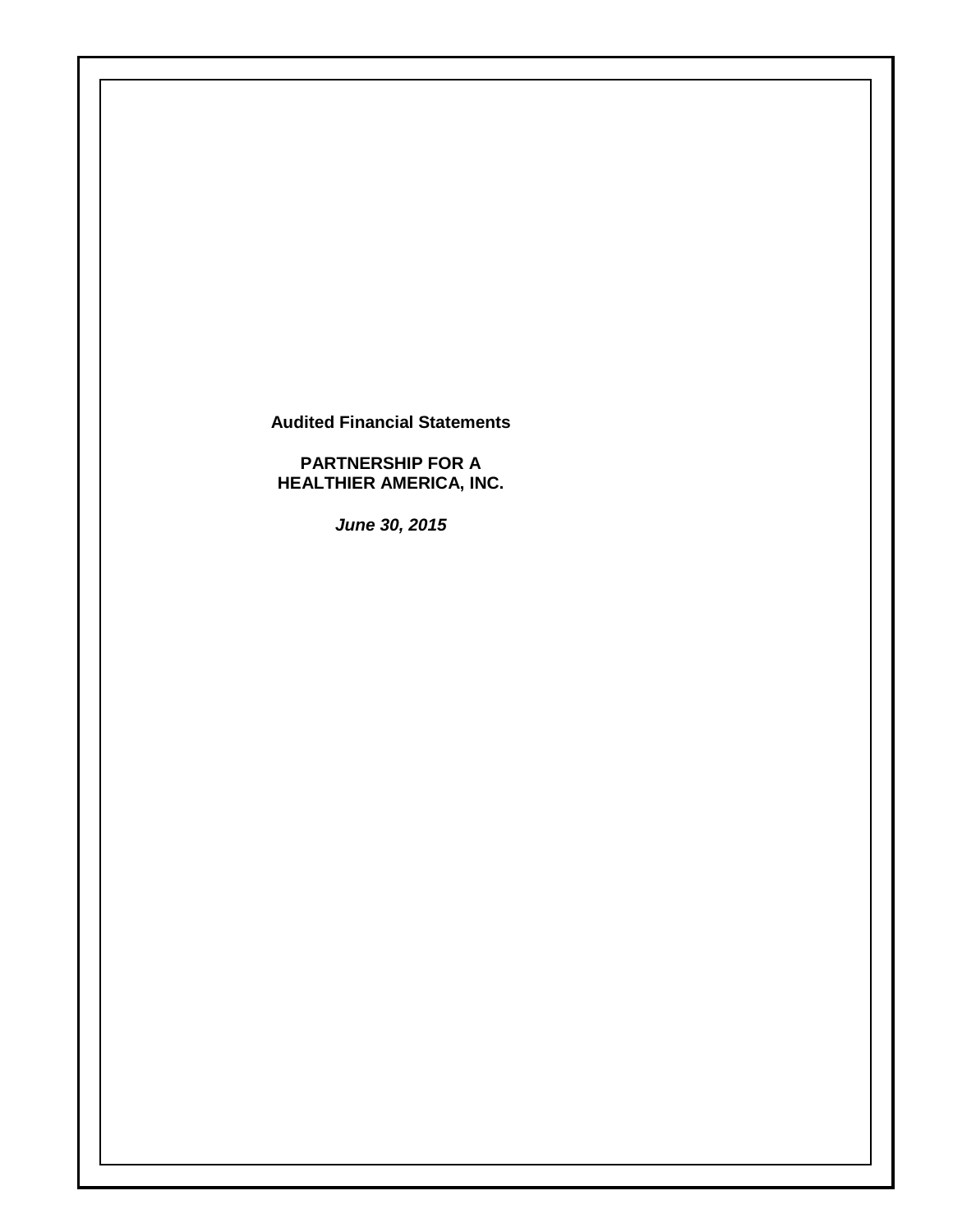# **Contents**

| <b>Independent Auditor's Report</b> |        |
|-------------------------------------|--------|
| <b>Financial Statements</b>         |        |
| Statements of financial position    | 2      |
| Statements of activities            | 3      |
| Statements of cash flows            | 4      |
| Notes to the financial statements   | 5 - 13 |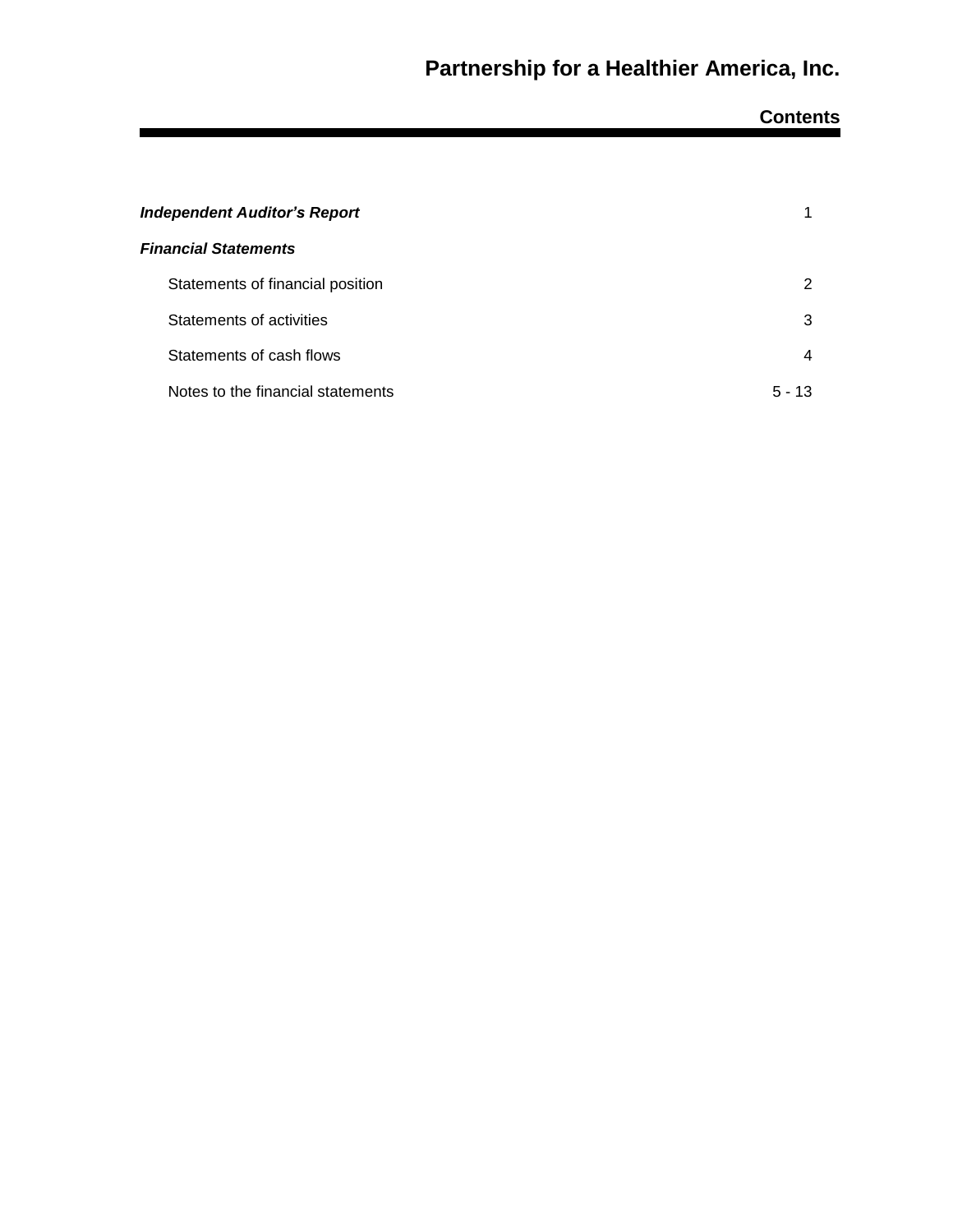

A Professional Corporation

Certified Public Accountants and Consultants

 $\mathcal{L} = \mathcal{L} \times \mathcal{L} \times \mathcal{L}$ 

2021 L Street, NW

 $\omega$  . The second second  $\omega$ 

**SUITE 400** 

and a state

WASHINGTON, DC

20036

 $\mathbf{r} = \mathbf{r} - \mathbf{r}$  .  $\mathbf{r}$ 

**TELEPHONE** 

202/293-2200

 $\mathcal{L}^{\mathcal{A}}$  ,  $\mathcal{L}^{\mathcal{A}}$  ,  $\mathcal{L}^{\mathcal{A}}$  ,  $\mathcal{L}^{\mathcal{A}}$ 

**FACSIMILE** 

202/293-2208

and a state

## **Independent Auditor's Report**

To the Board of Directors Partnership for a Healthier America, Inc.

We have audited the accompanying financial statements of Partnership for a Healthier America, Inc. (PHA), which comprise the statements of financial position as of June 30, 2015 and 2014, the related statements of activities and cash flows for the years then ended, and the related notes to the financial statements.

#### **Management's Responsibility for the Financial Statements**

Management is responsible for the preparation and fair presentation of these financial statements in accordance with accounting principles generally accepted in the United States of America; this includes the design, implementation, and maintenance of internal control relevant to the preparation and fair presentation of financial statements that are free from material misstatement, whether due to fraud or error.

#### **Auditor's Responsibility**

Our responsibility is to express an opinion on these financial statements based on our audits. We conducted our audits in accordance with auditing standards generally accepted in the United States of America. Those standards require that we plan and perform the audits to obtain reasonable assurance about whether the financial statements are free of material misstatement.

An audit involves performing procedures to obtain audit evidence about the amounts and disclosures in the financial statements. The procedures selected depend on the auditor's judgment, including the assessment of the risks of material misstatement of the financial statements, whether due to fraud or error. In making those risk assessments, the auditor considers internal control relevant to PHA's preparation and fair presentation of the financial statements in order to design audit procedures that are appropriate in the circumstances, but not for the purpose of expressing an opinion on the effectiveness of PHA's internal control. Accordingly, we express no such opinion. An audit also includes evaluating the appropriateness of accounting policies used and the reasonableness of significant accounting estimates made by management, as well as evaluating the overall presentation of the financial statements.

We believe that the audit evidence we have obtained is sufficient and appropriate to provide a basis for our audit opinion.

#### **Opinion**

In our opinion, the financial statements referred to above present fairly, in all material respects, the financial position of Partnership for a Healthier America, Inc. as of June 30, 2015 and 2014, and the changes in its net assets and its cash flows for the years then ended in accordance with accounting principles generally accepted in the United States of America.

Tate & Tryon

Washington, DC October 1, 2015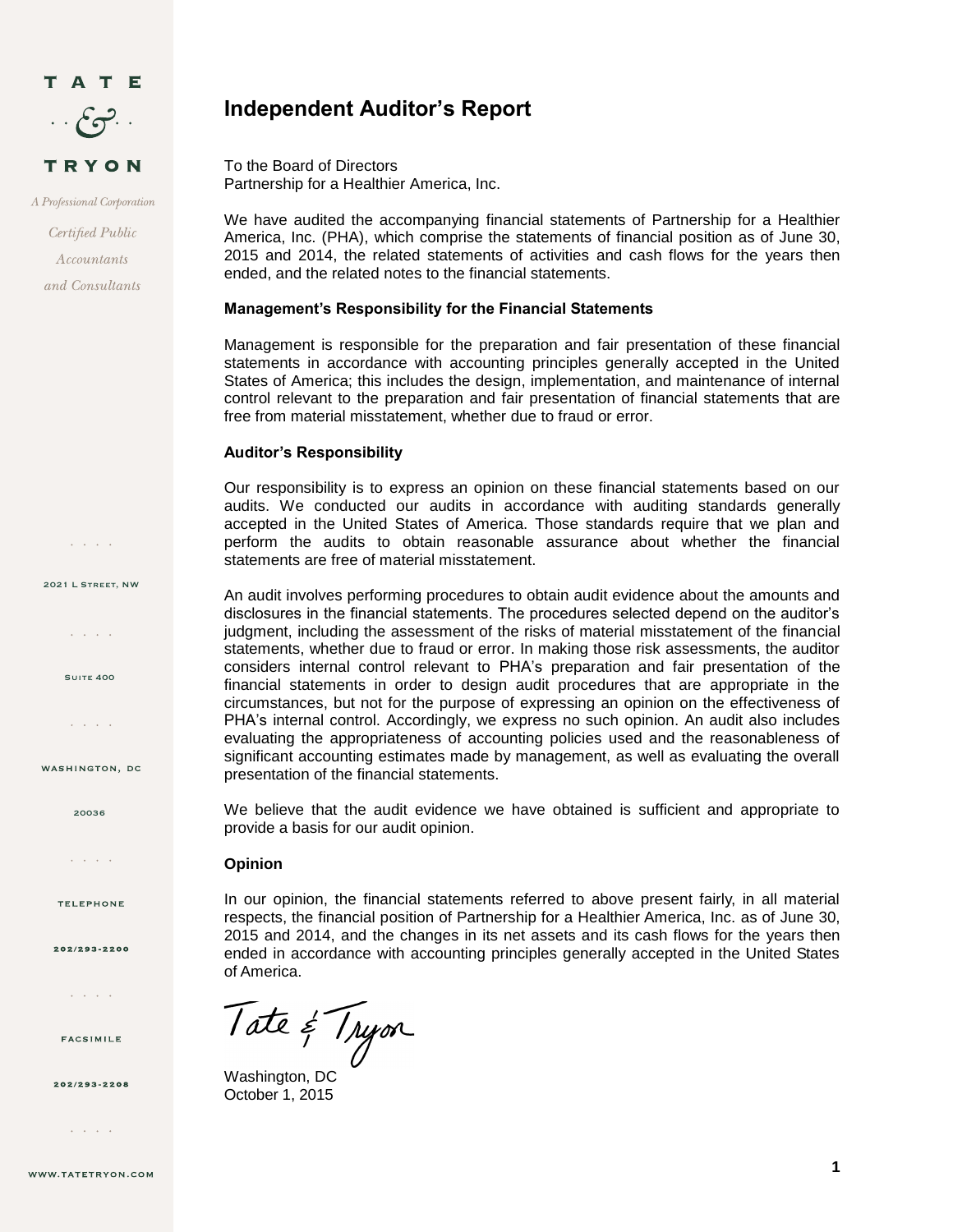| <b>June 30,</b>                         | 2015             | 2014            |
|-----------------------------------------|------------------|-----------------|
| <b>Assets</b>                           |                  |                 |
| Cash                                    | \$<br>5,226,046  | \$<br>3,431,718 |
| Investments                             | 636,921          | 265,948         |
| Receivables                             | 4,944,800        | 5,444,174       |
| Prepaid expenses and other assets       | 400,613          | 84,976          |
| Property and equipment                  | 573,537          | 571,559         |
| <b>Total assets</b>                     | \$<br>11,781,917 | \$<br>9,798,375 |
|                                         |                  |                 |
| <b>Liabilities and Net Assets</b>       |                  |                 |
| Liabilities                             |                  |                 |
| Accounts payable and accrued expenses   | \$<br>865,946    | \$<br>493,724   |
| Deferred revenue                        | 108,866          | 96,567          |
| Deferred rent and lease incentives      | 483,096          | 577,673         |
| <b>Total liabilities</b>                | 1,457,908        | 1,167,964       |
| Commitments and contingencies           |                  |                 |
| Net assets                              |                  |                 |
| Unrestricted                            | 5,090,645        | 3,062,801       |
| Temporarily restricted                  | 5,233,364        | 5,567,610       |
| Total net assets                        | 10,324,009       | 8,630,411       |
| <b>Total liabilities and net assets</b> | \$<br>11,781,917 | \$<br>9,798,375 |

## **Statements of Financial Position**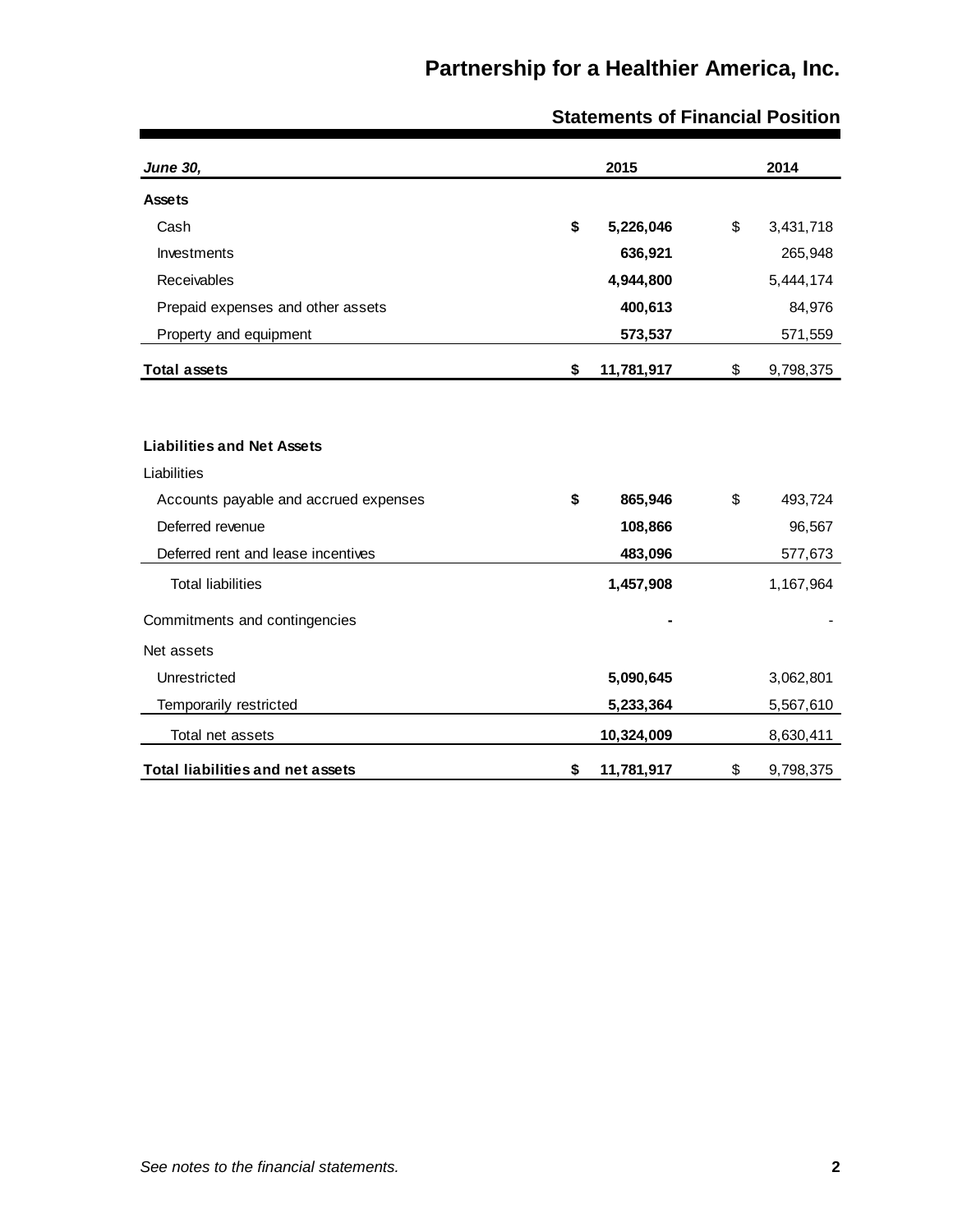| Year Ended June 30,                               | 2015             | 2014            |
|---------------------------------------------------|------------------|-----------------|
| <b>Unrestricted activities</b>                    |                  |                 |
| Revenue and support                               |                  |                 |
| Contributions                                     | \$<br>2,985,990  | \$<br>1,563,388 |
| Summit                                            | 1,085,093        | 1,601,908       |
| <b>Evaluation fees</b>                            | 259,271          | 169,666         |
| In-kind contributions                             | 41,615           | 407,661         |
| Other income                                      | 343              | 33,279          |
|                                                   | 4,372,312        | 3,775,902       |
| Special event                                     | 455,924          |                 |
| Costs of direct benefits to donors                | (201, 912)       |                 |
| Special event, net                                | 254,012          |                 |
| Net assets released from restrictions             | 4,918,027        | 1,381,562       |
| Total revenue and support                         | 9,544,351        | 5, 157, 464     |
| Expense                                           |                  |                 |
| Program services                                  |                  |                 |
| Catalyzing action                                 | 3,222,547        | 2,348,067       |
| Commitments                                       | 1,573,933        | 1,350,432       |
| Convening                                         | 1,139,172        | 1,339,539       |
| Total program services                            | 5,935,652        | 5,038,038       |
| Supporting services                               |                  |                 |
| General and administrative                        | 1,286,175        | 1,071,257       |
| Fundraising                                       | 295,029          | 333,062         |
| Total supporting services                         | 1,581,204        | 1,404,319       |
| Total expense                                     | 7,516,856        | 6,442,357       |
| Change in unrestricted net assets from operations | 2,027,495        | (1, 284, 893)   |
| Investment income                                 | 349              | 18,968          |
| Change in unrestricted net assets                 | 2,027,844        | (1, 265, 925)   |
| <b>Temporarily restricted activities</b>          |                  |                 |
| Contributions                                     | 4,583,781        | 6,330,706       |
| Net assets released from restrictions             | (4,918,027)      | (1, 381, 562)   |
| Change in temporarily restricted net assets       | (334, 246)       | 4,949,144       |
| Change in net assets                              | 1,693,598        | 3,683,219       |
| Net assets, beginning of year                     | 8,630,411        | 4,947,192       |
| Net assets, end of year                           | \$<br>10,324,009 | \$<br>8,630,411 |

## **Statements of Activities**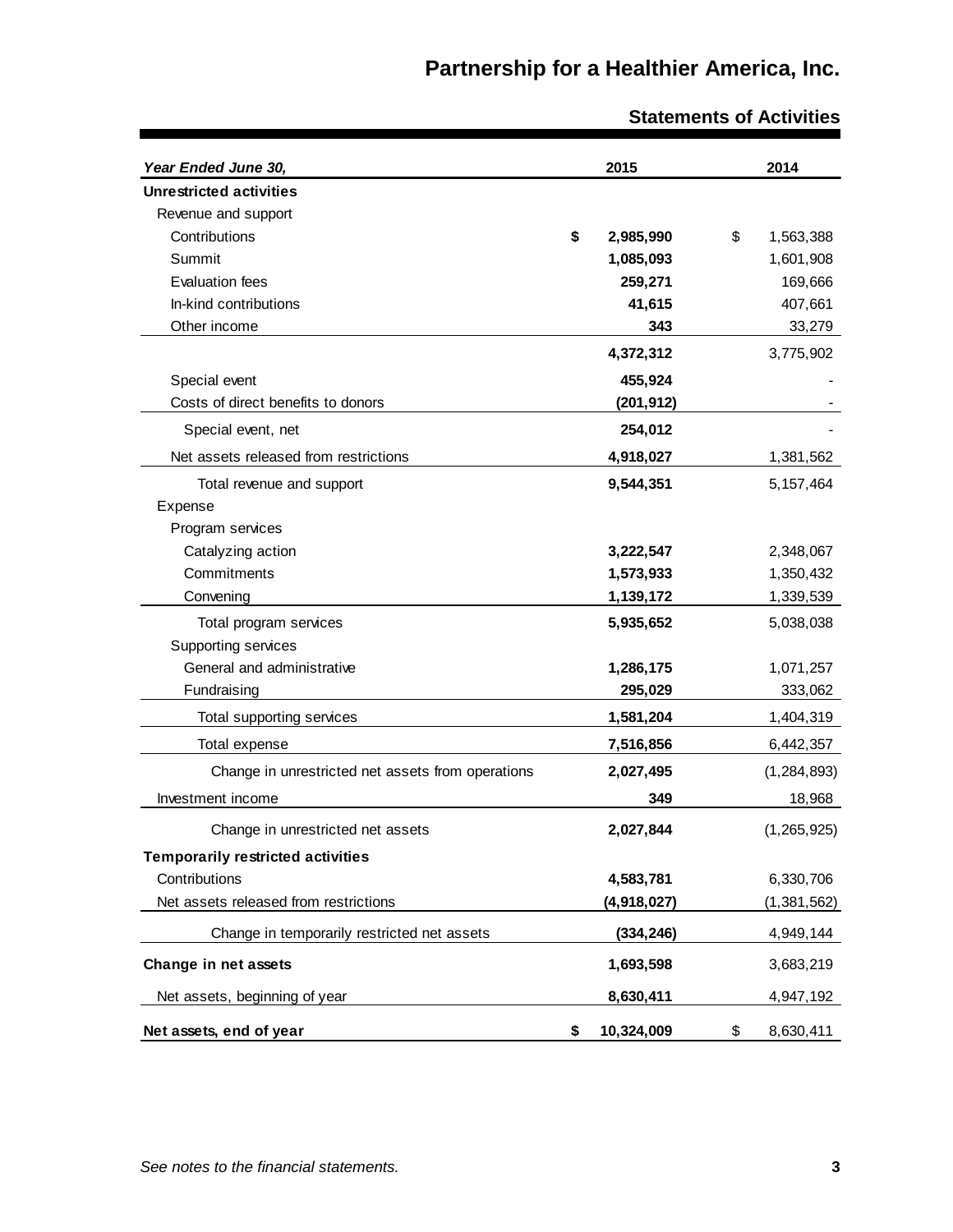| Year Ended June 30,                                   | 2015            | 2014            |
|-------------------------------------------------------|-----------------|-----------------|
| Cash flows from operating activities                  |                 |                 |
| Change in net assets                                  | \$<br>1,693,598 | \$<br>3,683,219 |
| Adjustments to reconcile change in net assets to net  |                 |                 |
| cash provided by (used in) operating activities:      |                 |                 |
| Net loss (gain) on investments                        | 6,987           | (14, 214)       |
| Bad debt                                              |                 | 18,000          |
| Depreciation and amortization                         | 148,100         | 108,479         |
| Loss on disposal of property and equipment            |                 | 19,425          |
| Changes in assets and liabilities:                    |                 |                 |
| Receivables                                           | 499,374         | (4,836,824)     |
| Prepaid expenses and other assets                     | (315, 637)      | 108,325         |
| Accounts payable and accrued expenses                 | 372,222         | 197,231         |
| Deferred revenue                                      | 12,299          | 88,067          |
| Deferred rent and lease incentives                    | (94, 577)       | 162,002         |
| Total adjustments                                     | 628,768         | (4, 149, 509)   |
| Net cash provided by (used in) operating activities   | 2,322,366       | (466, 290)      |
| Cash flows from investing activities                  |                 |                 |
| Proceeds from sales and maturities of investments     | 54,246          |                 |
| Purchases of investments                              | (432, 206)      | (251, 734)      |
| Purchases of property and equipment                   | (150, 078)      | (214, 715)      |
| Net cash used in investing activities                 | (528, 038)      | (466, 449)      |
| Increase (decrease) in cash                           | 1,794,328       | (932, 739)      |
| Cash, beginning of year                               | 3,431,718       | 4,364,457       |
| Cash, end of year                                     | \$<br>5,226,046 | \$<br>3,431,718 |
|                                                       |                 |                 |
| Supplemental disclosure of investing activities:      |                 |                 |
| Property and equipment purchased with lease incentive |                 |                 |
| Paid on behalf of PHA                                 | \$              | \$<br>411,806   |
| Paid by PHA and reimbursed                            | \$              | \$<br>167,532   |

## **Statements of Cash Flows**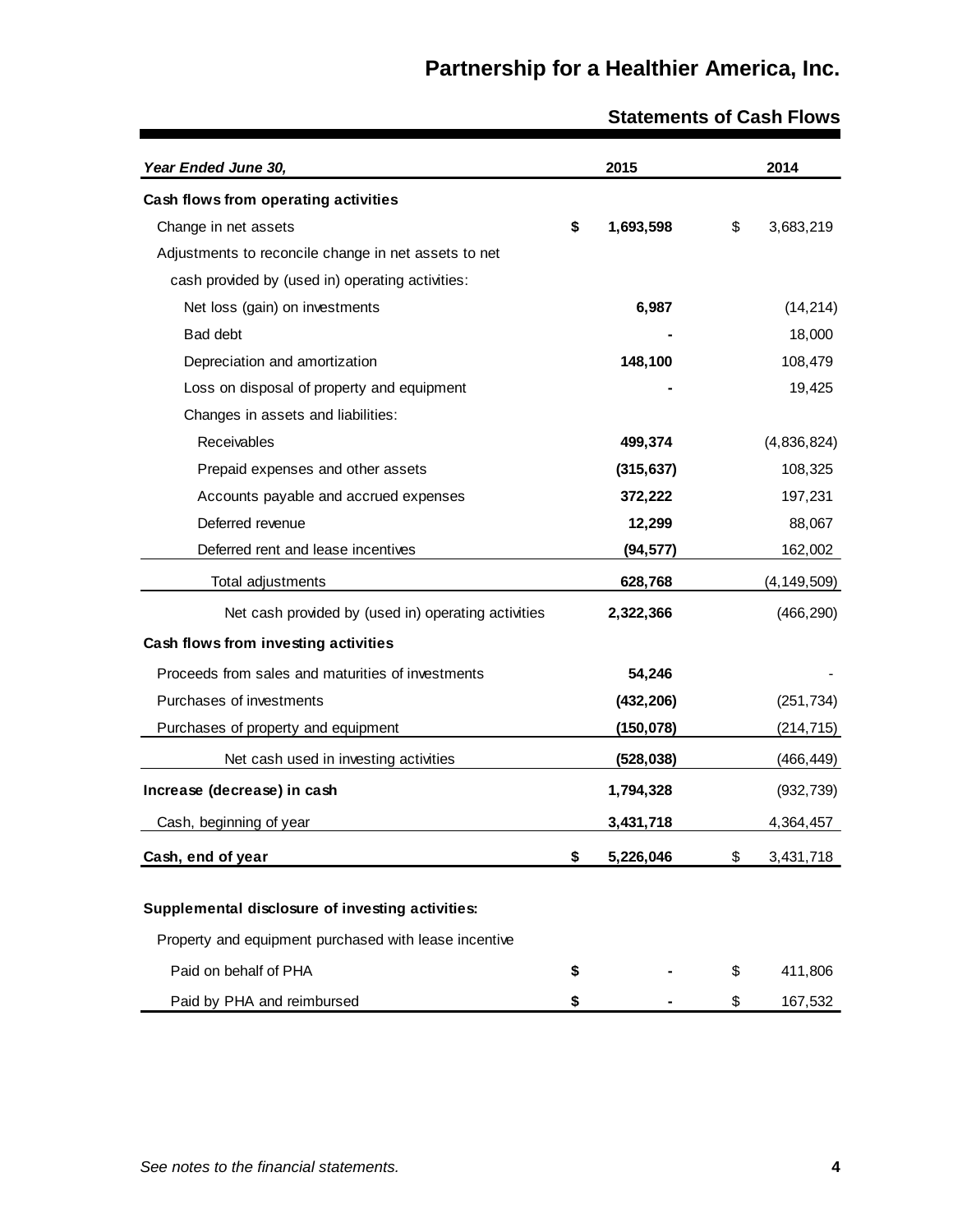#### **A. ORGANIZATION AND SUMMARY OF SIGNIFICANT ACCOUNTING POLICIES**

*Organization:* Partnership for a Healthier America, Inc. (PHA) was incorporated on January 13, 2010 in the state of Delaware as a nonprofit corporation. PHA is devoted to working with the private sector to end childhood obesity by making the healthy choice the easy choice. PHA brings together public, private, and nonprofit leaders to broker meaningful commitments and develop strategies to end childhood obesity. Most importantly, PHA ensures that commitments made are commitments kept by working with unbiased, third parties to monitor and publicly report on the progress of our partners.

*Income taxes:* PHA is exempt from the payment of income taxes on its exempt activities under Section 501(c)(3) of the Internal Revenue Code and has been classified by the Internal Revenue Service as other than a private foundation within the meaning of Section 509(a)(1) of the Internal Revenue Code.

*Basis of accounting:* PHA prepares its financial statements on the accrual basis of accounting. Revenue, other than contributions, is recognized when earned, and expense is recognized when the obligation is incurred.

*Use of estimates:* Preparation of financial statements in accordance with accounting principles generally accepted in the United States of America requires management to make estimates and assumptions that affect certain reported amounts and disclosures. Accordingly, actual results could differ from those estimates.

*Deferred revenue:* Revenue received in advance of the period in which it will be earned is reported as deferred revenue. Deferred revenue primarily consists of evaluation fees, which were received in advance of the period in which they will be earned.

*Contributions:* Contributions are recognized either when received or when PHA obtained unconditional promises to give from donors. Contributions are recorded as unrestricted or temporarily restricted support depending upon the existence and/or nature of any donor restrictions. Within temporarily restricted net assets, amounts are reclassified to unrestricted net assets when a time restriction expires or when a purpose restriction is satisfied. Temporarily restricted contributions that expire in the same period are classified as unrestricted net assets.

*Special event:* PHA hosted a gala event during the 2015 Building a Healthier Future Summit. In relation to this special event, a portion of the gross proceeds paid represents both a contribution and a payment for the direct benefits received by participants at the event.

*Costs of direct benefits to donors:* Costs of direct benefits to donors include the costs related to the venue, entertainment, and catering for the special event.

*Advertising expense:* Advertising expense also includes sponsorship expense, both of which are costs incurred by PHA in relation to Marketing Healthier Options. Advertising costs are expensed in the period when the first advertising activity takes place or in accordance with underlying agreements. Therefore, PHA has deferred certain advances on advertising agreements as prepaid expense of \$320,454 and \$0 at June 30, 2015 and 2014, respectively. Advertising expense has been recognized in program services and totaled \$1,770,076 and \$936,493 for the years ended June 30, 2015 and 2014, respectively.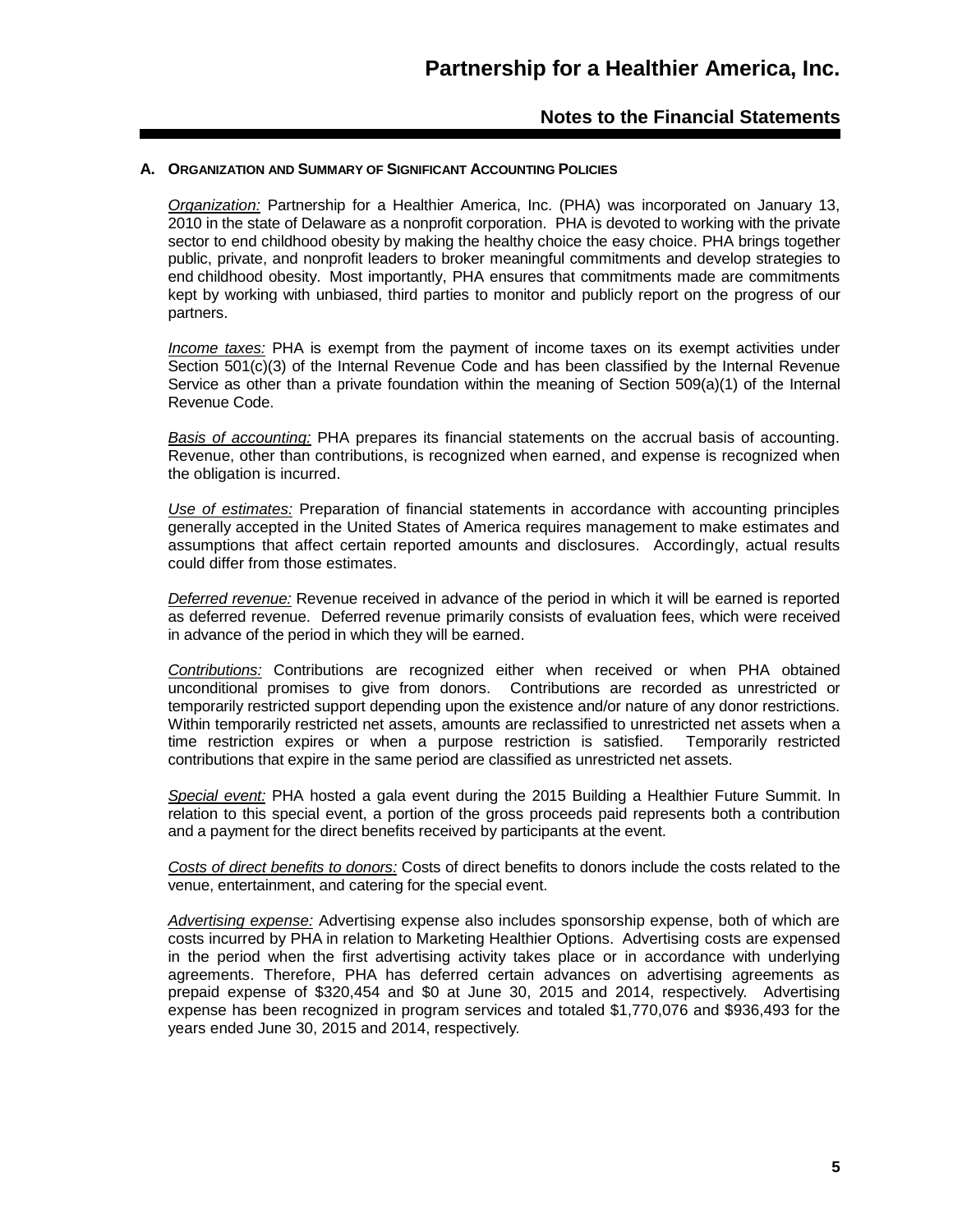### **A. ORGANIZATION AND SUMMARY OF SIGNIFICANT ACCOUNTING POLICIES - CONTINUED**

*Program services:* Program services descriptions are as follows:

Catalyzing Action: PHA's programs make healthier choices easier to access and encourage Americans to make those healthier choices. PHA's programs are designed to remind everyone, especially busy parents and families, about healthy options. From social media to traditional advertising, PHA highlights the actions of its partners to provide healthy options and encourage people to choose healthy options.

Convening: PHA brings together leaders from the private sector, government, and nonprofit organizations to help end childhood obesity through convening opportunities, including PHA's marquis event Building a Healthier Future Summit. Indirect costs, such as personnel costs and occupancy, related to the planning of these events are expensed as incurred.

Commitments: PHA negotiates commitments from industry partners to ensure they increase access to healthy options for Americans. For example, PHA asks industry partners to reformulate food or enhance physical activity programs. As part of their commitment agreements, PHA monitors the efforts of its industry partners.

*Supporting services:* Supporting services descriptions are as follows:

General and administrative: General and administrative includes activities necessary for the administrative processes and managing the financial responsibilities of PHA.

Fundraising: Fundraising includes activities that encourage and secure financial support for PHA.

*Functional allocation of expense:* The costs of providing various program and supporting services activities have been summarized on a functional basis in the statements of activities. Accordingly, certain costs have been allocated among the program and supporting services benefited.

*Measure of operations:* The accompanying statement of activities presents the unrestricted change in net assets from operations, which does not include investment income.

*Subsequent events:* Subsequent events have been evaluated through October 1, 2015, which is the date the financial statements were available to be issued.

### **B. CASH**

PHA maintains a demand deposit account with a reputable financial institution, which incorporates a bank deposit program that invests funds in money market accounts from several different regional banks in order to maximize the insurance protection available from the Federal Deposit Insurance Corporation (FDIC). In this manner, PHA has virtually eliminated its exposure to credit risk. From time to time, certain balances held within the account may become slightly higher than the amount that would be fully guaranteed or insured by the U.S. Government. However, management believes the risk of loss, if any, to be minimal.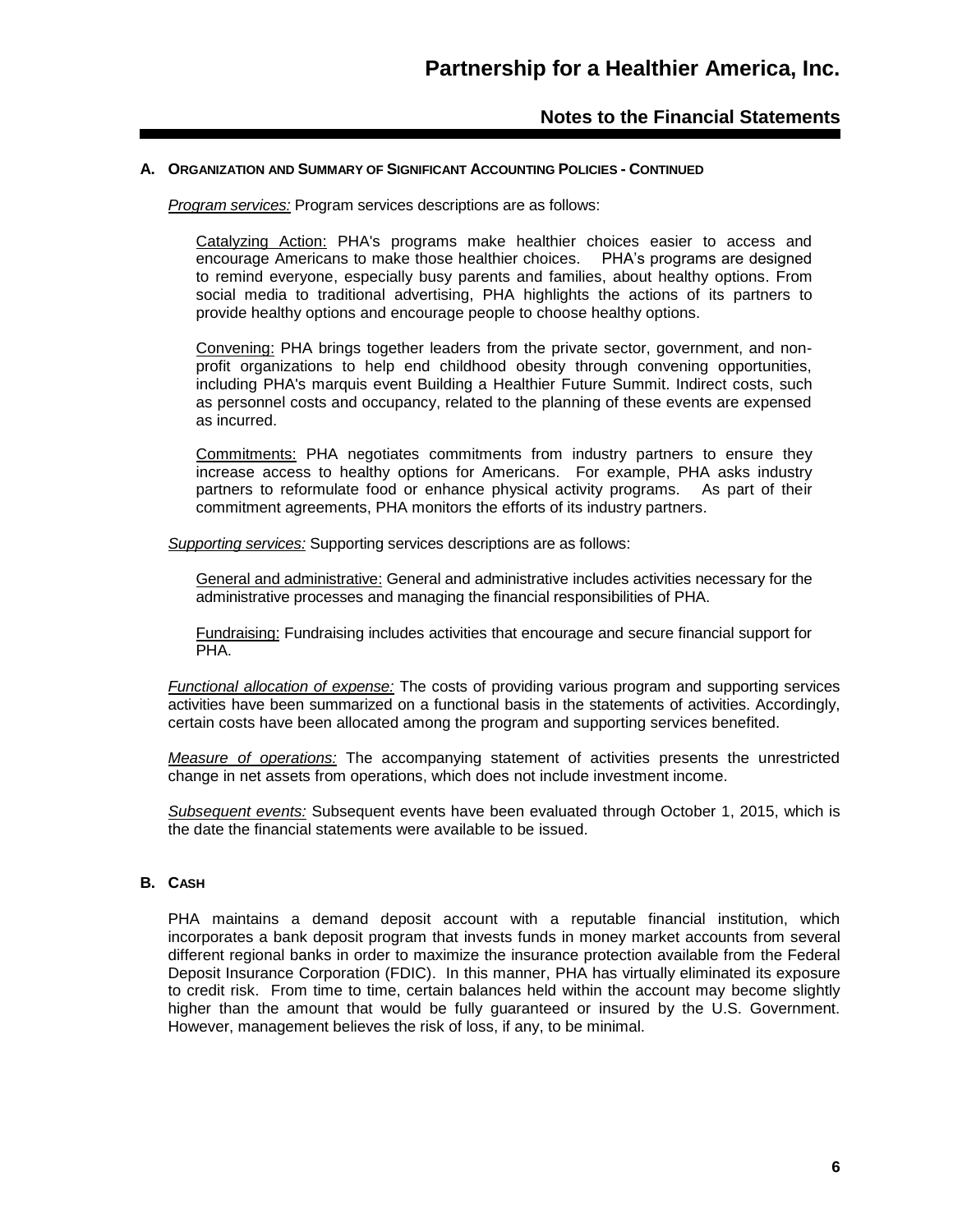#### **C. INVESTMENTS**

PHA invests in a professionally managed portfolio of fixed income and equity mutual funds. Such investments are exposed to market and credit risks and may be subject to fluctuations in fair value. As a result, the investment balances reported in the accompanying financial statements may not be reflective of the portfolio's value during subsequent periods.

In accordance with generally accepted accounting principles, PHA uses the following prioritized input levels to measure investments carried at fair value. The input levels used for valuing investments are not necessarily an indication of risk.

Level 1 – Observable inputs that reflect quoted prices for identical assets or liabilities in active markets, such as stock quotes.

Level 2 – Includes inputs other than Level 1 inputs that are directly or indirectly observable in the marketplace, such as yield curves or other market data.

Level 3 – Unobservable inputs which reflect the reporting entity's assessment of the assumptions that market participants would use in pricing the asset or liability including assumptions about risk, such as bid/ask spreads and liquidity discounts.

Investments recorded at fair value include fixed income and equity mutual funds, which were classified within Level 1. The mutual funds were valued based on quoted prices for identical assets in active markets. Management believes the estimated fair value of investments to be a reasonable approximation of the exit price for the assets.

Investments recorded at cost include cash held within the investment account. Investments recorded at cost are not required to be classified in one of the levels prescribed by the fair value hierarchy.

Investments consisted of the following at June 30,:

|                             | 2015 |         | 2014          |  |
|-----------------------------|------|---------|---------------|--|
| Investments, at fair value  |      |         |               |  |
| Mutual funds - fixed income | \$   | 334,599 | \$<br>127,759 |  |
| Mutual funds - equities     |      | 286,261 | 133,163       |  |
|                             |      | 620,860 | 260,922       |  |
| Investments, at cost        |      |         |               |  |
| Cash                        |      | 16,061  | 5,026         |  |
|                             | \$   | 636,921 | \$<br>265,948 |  |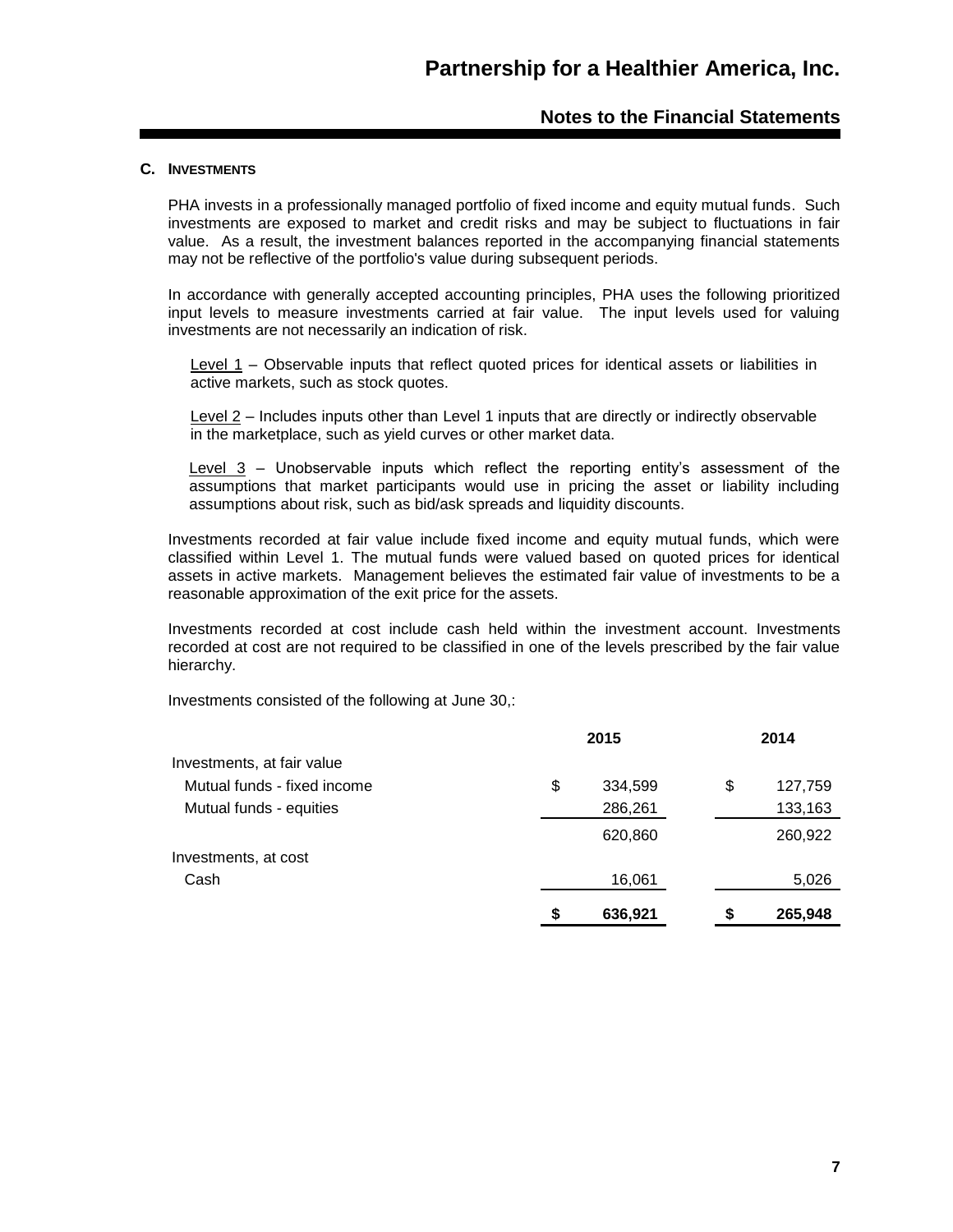## **C. INVESTMENTS - CONTINUED**

Investment income consisted of the following for the years ended June 30,:

|                                |   | 2015    | 2014   |
|--------------------------------|---|---------|--------|
| Interest and dividends         | S | 7.336   | 4.754  |
| Net (loss) gain on investments |   | (6,987) | 14,214 |
|                                |   | 349     | 18,968 |

Investment management fees totaled \$3,995 and \$2,195 and have been included in general and administrative expense for the years ended June 30, 2015 and 2014, respectively.

## **D. RECEIVABLES**

Receivables are carried at a gross amount which equals the original invoice. In the accompanying statements of financial position, receivables are presented net of the discount to present value and the allowance for doubtful accounts, if applicable.

Management periodically reviews the status of all receivable balances for collectability. Each receivable balance is assessed based on management's knowledge of the donor or partner, the relationship with the donor or partner, and the age of the receivable balance. As a result of these reviews, balances for which collection is deemed doubtful are charged to bad debt expense, and an allowance is established.

Receivables consisted of the following at June 30,:

|                                      | 2015            |    | 2014      |
|--------------------------------------|-----------------|----|-----------|
| Promises to give, including grants   | \$<br>4,907,030 | \$ | 5,417,232 |
| Other receivables                    | 22,318          |    | 3,348     |
| Commitment and evaluation fees       | 15,452          |    | 47,769    |
|                                      | 4,944,800       |    | 5,468,349 |
| Less discount to present value       |                 |    | (6, 175)  |
| Less allowance for doubtful accounts |                 |    | (18,000)  |
|                                      | \$<br>4,944,800 | S  | 5,444,174 |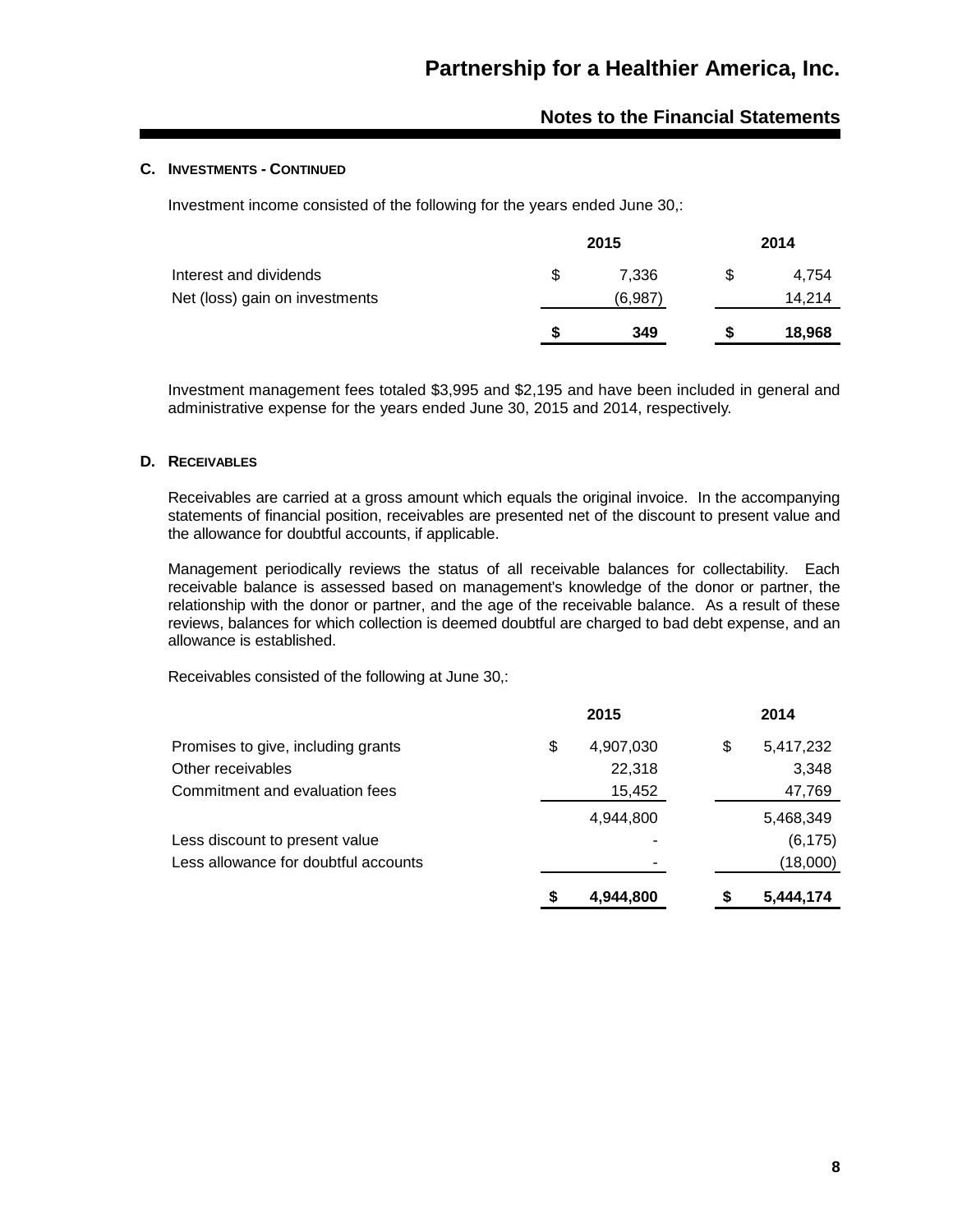### **D. RECEIVABLES – CONTINUED**

*Promises to give:* Promises to give, including grants, consist of unconditional contributions which will be received in a future period. Certain promises to give include multi-year payment schedules. Amounts expected to be collected in less than one year are recorded at net realizable value and amounts expected to be collected in one to five years are recorded at the present value of their estimated future cash flows, unless the discount is clearly insignificant. The discount to present value for the year ended June 30, 2014 was calculated using the same interest rate as two year U.S. Treasury Notes related to the quarter of the year in which the gift was received and the discount rates ranged from 0.34% to 0.39%.

Promises to give consisted of the following at June 30,:

|                                  |    | 2015      |    | 2014      |
|----------------------------------|----|-----------|----|-----------|
| Receivable in less than one year | \$ | 4,904,530 | \$ | 3,785,841 |
| Receivable in one to five years  |    | 2,500     |    | 1,631,391 |
|                                  |    | 4,907,030 |    | 5,417,232 |
| Less discount to present value   |    |           |    | (6, 175)  |
|                                  | S  | 4,907,030 | S  | 5,411,057 |

#### **E. PROPERTY AND EQUIPMENT**

Acquisitions of property and equipment greater than \$1,000 are recorded at cost and depreciated or amortized using the straight-line method over the following useful lives: leasehold improvements - lesser of the useful life of the asset or the remaining term of the lease; website software and development – 3 years; furniture and equipment – 3 to  $\overline{7}$  years.

Property and equipment consisted of the following at June 30,:

|                                                |    | 2015       | 2014          |
|------------------------------------------------|----|------------|---------------|
| Leasehold improvements                         | \$ | 481.448    | \$<br>481,448 |
| Website software and development               |    | 210,707    | 90,938        |
| Furniture and equipment                        |    | 157,534    | 133,408       |
|                                                |    | 849.689    | 705,794       |
| Less accumulated depreciation and amortization |    | (276, 152) | (134, 235)    |
|                                                | S  | 573,537    | \$<br>571,559 |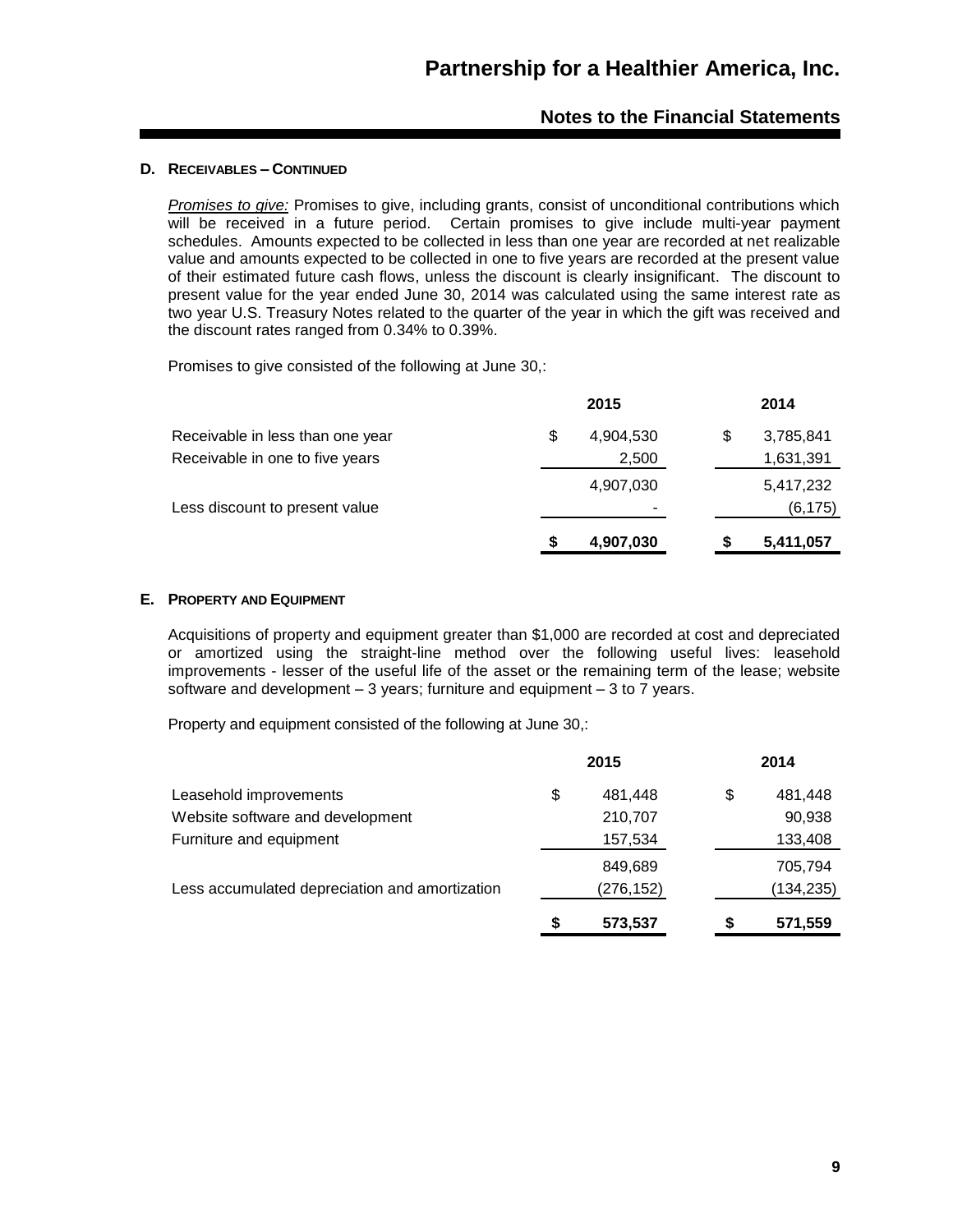### **F. NET ASSETS**

*Unrestricted:* Unrestricted net assets include those net assets whose use is not restricted by donors, even though their use may be limited in other respects, such as by board designation. However, PHA has no board-designated net assets.

*Temporarily restricted:* Temporarily restricted net assets include those net assets whose use has been restricted either by an implied time restriction or by donors for a specified purpose.

Temporarily restricted net assets consisted of the following at June 30,:

|                    | 2015      |   | 2014      |
|--------------------|-----------|---|-----------|
| Time restricted    | 3,126,338 |   | 4,293,825 |
| Purpose restricted | 2,107,026 |   | 1,273,785 |
|                    | 5,233,364 | S | 5,567,610 |

Net assets are released from restrictions either as a result of the expiration of a time restriction or due to the satisfaction of a purpose restriction.

Net assets released from restrictions consisted of the following for the years ended June 30,:

|                                         | 2015                   |   | 2014               |
|-----------------------------------------|------------------------|---|--------------------|
| Time restriction<br>Purpose restriction | 2,780,893<br>2,137,134 | S | 783,000<br>598,562 |
|                                         | 4,918,027              |   | 1,381,562          |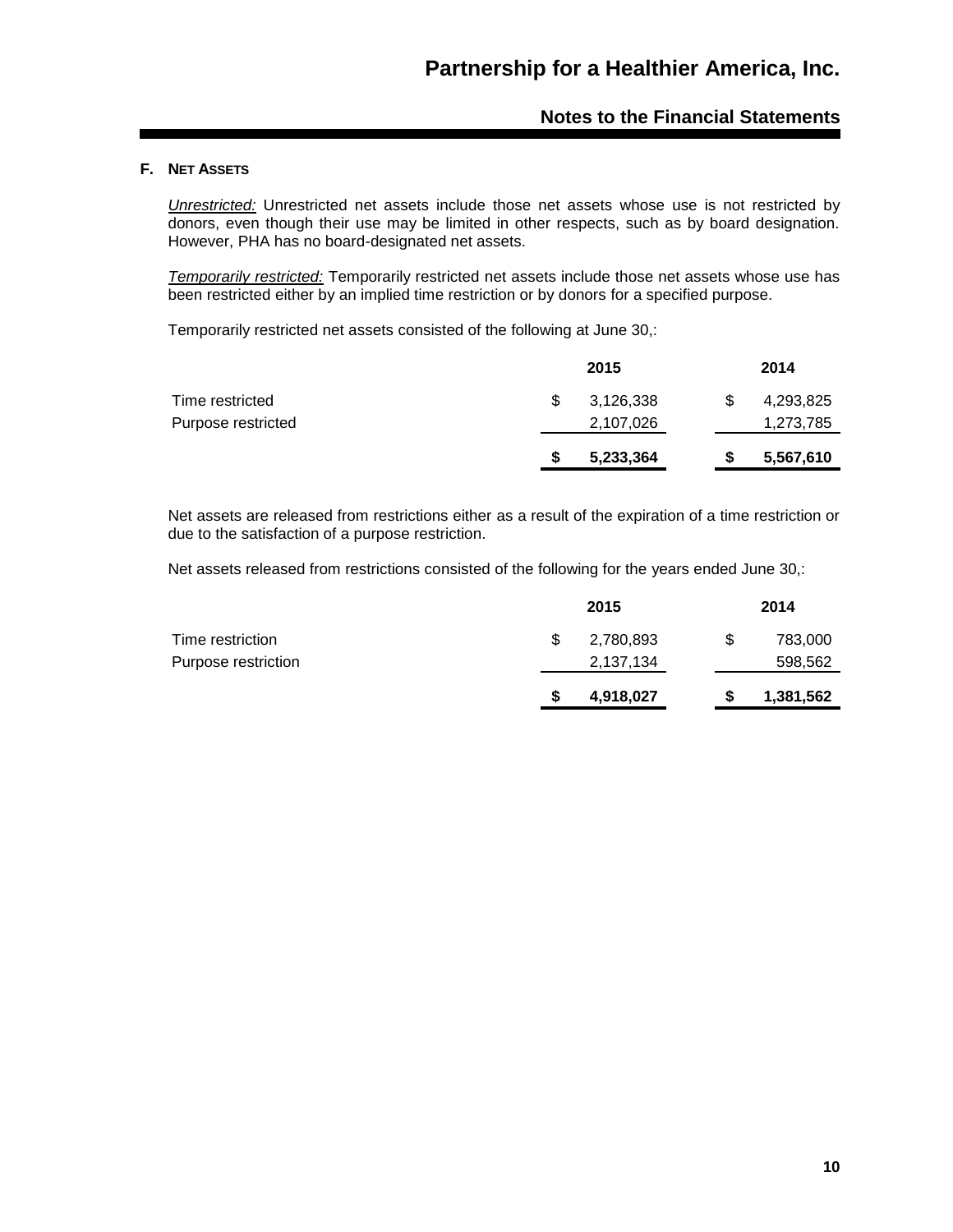#### **G. NON-CASH TRANSACTIONS**

*In-kind contributions:* PHA received in-kind contributions from donors such as advertising, pro bono legal services, entertainment at the special event, and Public Service Announcements (PSA). In-kind contributions have been recorded in the statements of activities at estimated fair value.

Donated services are recognized as in-kind contributions and expensed in accordance with generally accepted accounting principles (GAAP). In order to meet the criteria for recognition in the financial statements, contributions of donated services must (a) create or enhance nonfinancial assets or (b) require specialized skills, be performed by people with those skills, and would otherwise have to be purchased by PHA.

In-kind contributions consisted of the following for the years ended June 30,:

|                                     |    | 2015   | 2014                           |
|-------------------------------------|----|--------|--------------------------------|
| Advertising                         | \$ | 20,000 | \$<br>$\overline{\phantom{0}}$ |
| Legal                               |    | 13,965 | 32,529                         |
| Entertainment                       |    | 7,650  |                                |
| <b>Public Service Announcements</b> |    | -      | 375,132                        |
|                                     | S  | 41,615 | \$<br>407,661                  |

PHA also relies on contributions of both time and expertise from its pool of volunteers. In particular, PHA has volunteers work on its programs and fundraising activities and contribute significantly to the work, impact, and success of PHA. Even though PHA's volunteers donate hundreds of hours of service, the total value of which cannot be easily calculated or estimated, these volunteer services have not been reflected in the accompanying financial statements because the volunteer services provided do not meet the criteria necessary for recognition.

*Non-monetary exchange:* PHA recorded a non-monetary exchange during the year ended June 30, 2014 in relation to an agreement with a sponsor of the March 2014 Building a Healthier Future Summit. There were no such agreements for the March 2015 Building a Healthier Future Summit.

Under the terms of the agreement, PHA provided certain benefits to the sponsor in exchange for PHA receiving national media placement. PHA determined the estimated fair value of the nonmonetary exchange based on the level of benefits that were provided to the sponsor. As a result, PHA recorded a sponsorship in Summit revenue and advertising expense in the Convening program service both of which totaled \$200,000 for the year ended June 30, 2014.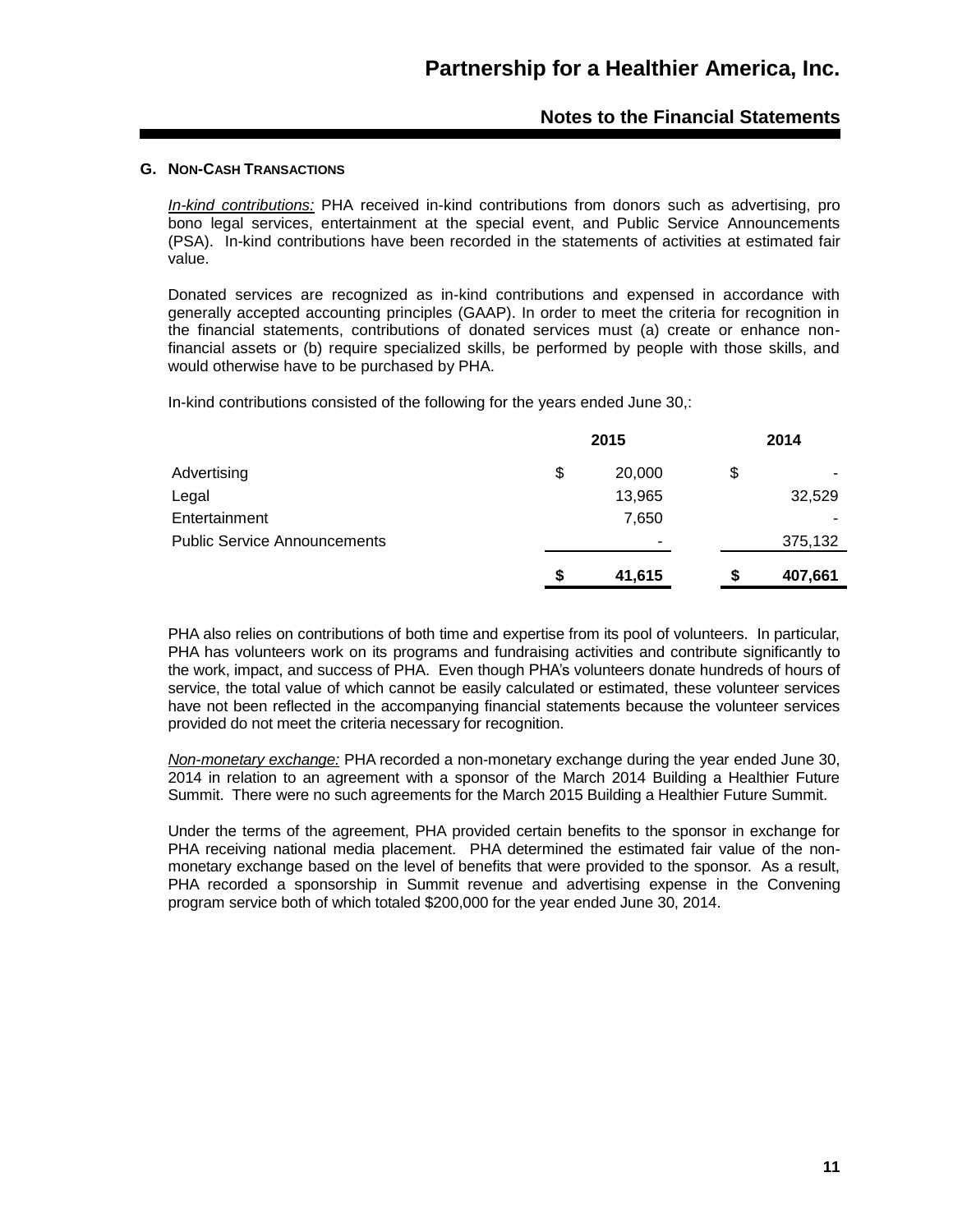### **H. RETIREMENT PLAN**

PHA sponsors a defined 401(k) savings plan which is available to all emplovees meeting certain eligibility requirements as defined by the plan document. Under the plan PHA makes contributions to the plan equal to employee contributions up to a limit of 4% of participant compensation. PHA's contributions totaled \$78,342 and \$58,947 for the years ended June 30, 2015 and 2014, respectively.

#### **I. ALLOCATION OF JOINT COSTS**

The March 2015 Building a Healthier Future Summit included a special event to celebrate PHA's successes and to educate participants about PHA's current programs and plans for the future. The stated goals of the event included providing information to participants about the severity of childhood obesity and urging participants to think about how they can combat child obesity. The gala also included fundraising requests through a "Text to Give" effort. As a result, management estimated that based on the amount of time spent in the agenda on fundraising, approximately 10% of the gala related to fundraising. Joint costs allocated between program services and fundraising primarily related to personnel costs.

Joint costs were allocated between program services and supporting services as follows for the year ended June 30, 2015:

|             |     | 65,877 |
|-------------|-----|--------|
| Fundraising |     | 6,588  |
| Convening   | \$. | 59,289 |

#### **J. COMMITMENTS AND CONTINGENCIES**

*Office lease:* PHA has an operating lease for office space which expires October 2018. In accordance with the terms of the lease, PHA obtained a letter-of-credit with a bank in lieu of a security deposit, totaling \$66,787. The letter-of-credit must be maintained in accordance with the terms of lease agreement and expires January 31, 2019. The letter-of-credit is collateralized by a certificate of deposit in the same amount with the same bank. The certificate of deposit is included in prepaid expenses and other assets in the accompanying statements of financial position.

The terms of the lease include an abatement of the first two months' rent and an escalation clause which adjusts annual base rentals. The lease also contains a pass through clause relating to real estate taxes and operating expenses, which are not included in base rentals. The office lease contains lease incentives, which have been reported in as a liability for deferred rent and lease incentives in the accompanying statements of financial position and will be amortized on a basis to achieve straight-line rent expense over the life of the lease. Deferred rent and lease incentives totaled \$483,096 and \$577,673 at June 30, 2015 and 2014, respectively.

Rent expense, including amortization of the related deferred rent and lease incentives, totaled \$294,739 and \$258,268 for the years ended June 30, 2015 and 2014, respectively.